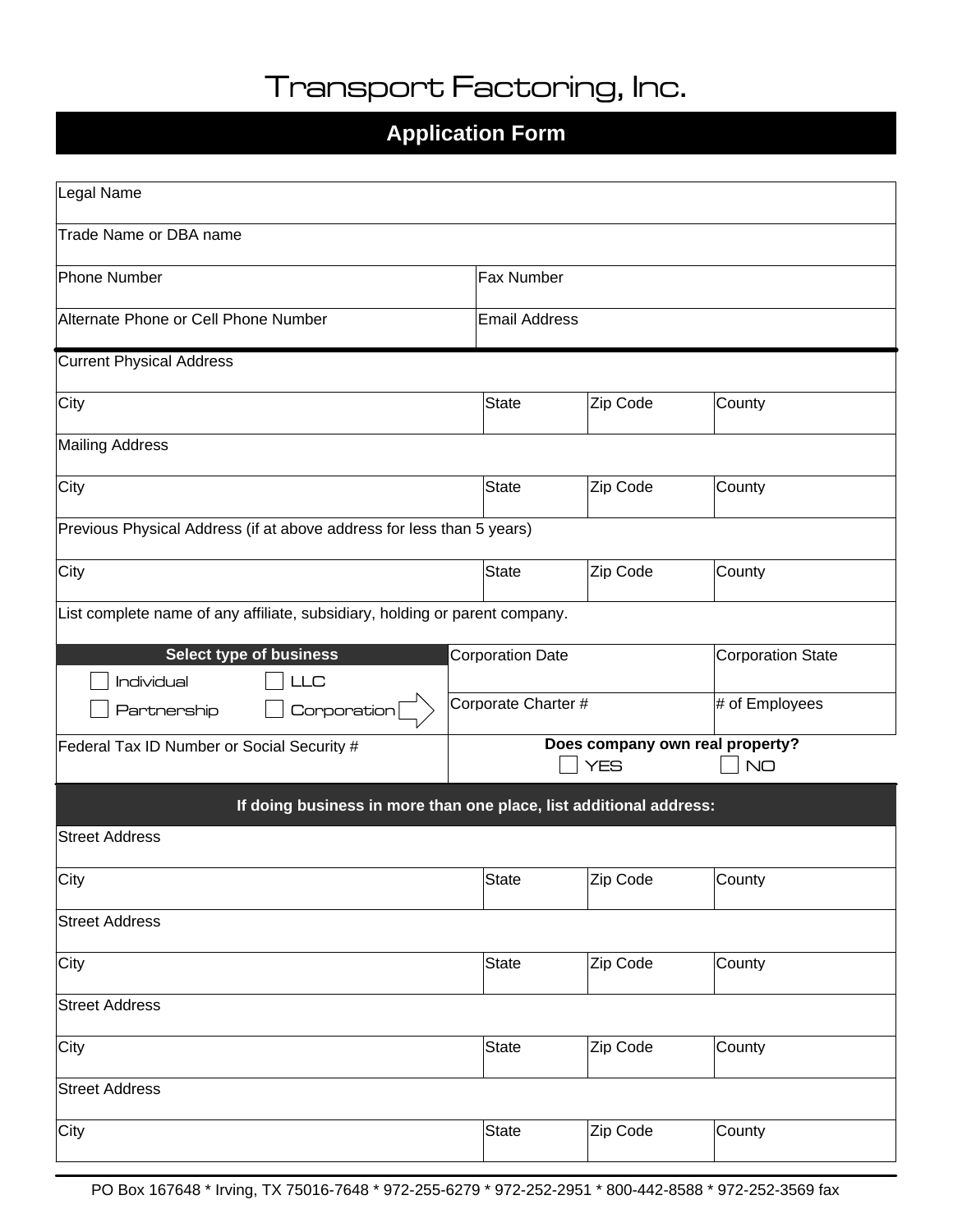# Transport Factoring, Inc.

| <b>Tax Information</b>                              |                                                       |                           |           |                                     |  |
|-----------------------------------------------------|-------------------------------------------------------|---------------------------|-----------|-------------------------------------|--|
| <b>Total Number of Employees</b>                    | Employees that are Full Time                          |                           |           | <b>Employees that are Part Time</b> |  |
| How often do you file 941 Payroll Taxes?            |                                                       |                           |           |                                     |  |
| Weekly                                              | Monthly                                               |                           | Quarterly | Yearly                              |  |
|                                                     | Do you have any Federal or State Taxes past due?      |                           |           |                                     |  |
|                                                     | <b>YES</b>                                            |                           | <b>NO</b> |                                     |  |
| If YES, has a Federal or State tax lien been filed? |                                                       |                           |           |                                     |  |
|                                                     | <b>YES</b>                                            |                           | <b>NO</b> |                                     |  |
|                                                     | If YES, please list type, quarter / year and amounts: |                           |           |                                     |  |
|                                                     |                                                       |                           |           |                                     |  |
|                                                     |                                                       |                           |           |                                     |  |
|                                                     |                                                       |                           |           |                                     |  |
|                                                     |                                                       |                           |           |                                     |  |
|                                                     | <b>BANKING INFORMATION</b>                            |                           |           |                                     |  |
| <b>Business Checking Bank Name</b><br>Account #     |                                                       |                           |           |                                     |  |
| Name of Bank Officer<br>Date Account Opened         |                                                       |                           |           |                                     |  |
| Phone Number                                        | <b>Fax Number</b>                                     |                           |           |                                     |  |
| Address                                             |                                                       |                           |           |                                     |  |
| City                                                |                                                       | State                     | Zip Code  |                                     |  |
|                                                     |                                                       |                           |           |                                     |  |
| Business Loan Account - Name of Institution         |                                                       | Account #                 |           |                                     |  |
| Name of Loan Officer                                |                                                       | Date Loan was established |           |                                     |  |
| Amount of Loan                                      |                                                       | Collateral                |           |                                     |  |
| Phone Number                                        |                                                       | Fax Number                |           |                                     |  |
| Address                                             |                                                       |                           |           |                                     |  |
| City                                                |                                                       | State                     | Zip Code  |                                     |  |
|                                                     |                                                       |                           |           |                                     |  |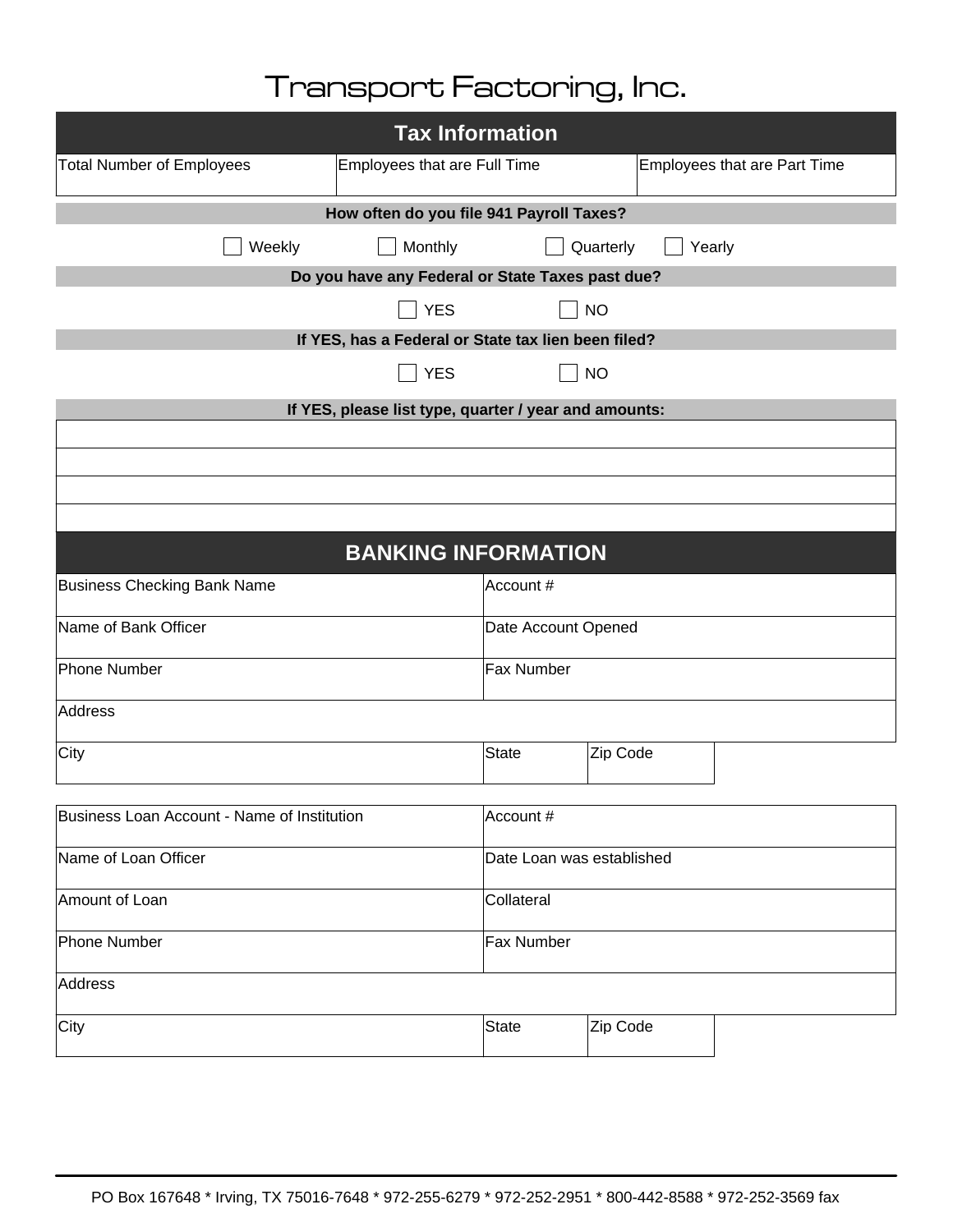## **Principals**

| Name of President, Sole Proprietor or Senior Partner |                                              |                            |                             | <b>Title</b>                |        |
|------------------------------------------------------|----------------------------------------------|----------------------------|-----------------------------|-----------------------------|--------|
| Home Address                                         |                                              |                            |                             |                             |        |
| City                                                 |                                              | State                      | Zip Code                    |                             | County |
| Social Security Number                               | Date of Birth<br>Drivers License # and State |                            |                             |                             |        |
| Name of President, Sole Proprietor or Senior Partner |                                              | Title                      |                             |                             |        |
| Home Address                                         |                                              |                            |                             |                             |        |
| City                                                 |                                              | State                      | Zip Code<br>County          |                             |        |
| Social Security Number                               | Date of Birth                                |                            |                             | Drivers License # and State |        |
| Name of President, Sole Proprietor or Senior Partner |                                              |                            |                             | Title                       |        |
| Home Address                                         |                                              |                            |                             |                             |        |
| City                                                 |                                              | State                      | Zip Code                    |                             | County |
| Social Security Number                               | Date of Birth                                |                            | Drivers License # and State |                             |        |
|                                                      |                                              | <b>Support Information</b> |                             |                             |        |
| Insurance Agent                                      |                                              | Firm Name                  |                             |                             |        |
| Phone Number                                         |                                              | <b>Fax Number</b>          |                             |                             |        |
| Address                                              |                                              |                            |                             |                             |        |
| City                                                 |                                              | State                      | Zip Code                    |                             |        |
| Name of Accountant - if any                          | Firm Name                                    |                            |                             |                             |        |
| Phone Number                                         |                                              | <b>Fax Number</b>          |                             |                             |        |
| Address                                              |                                              |                            |                             |                             |        |
| City                                                 |                                              | State                      | Zip Code                    |                             |        |
| Attorney Name - If any                               |                                              | Firm Name                  |                             |                             |        |
| Phone Number                                         |                                              | <b>Fax Number</b>          |                             |                             |        |
| Address                                              |                                              |                            |                             |                             |        |
| City                                                 |                                              | <b>State</b>               | Zip Code                    |                             |        |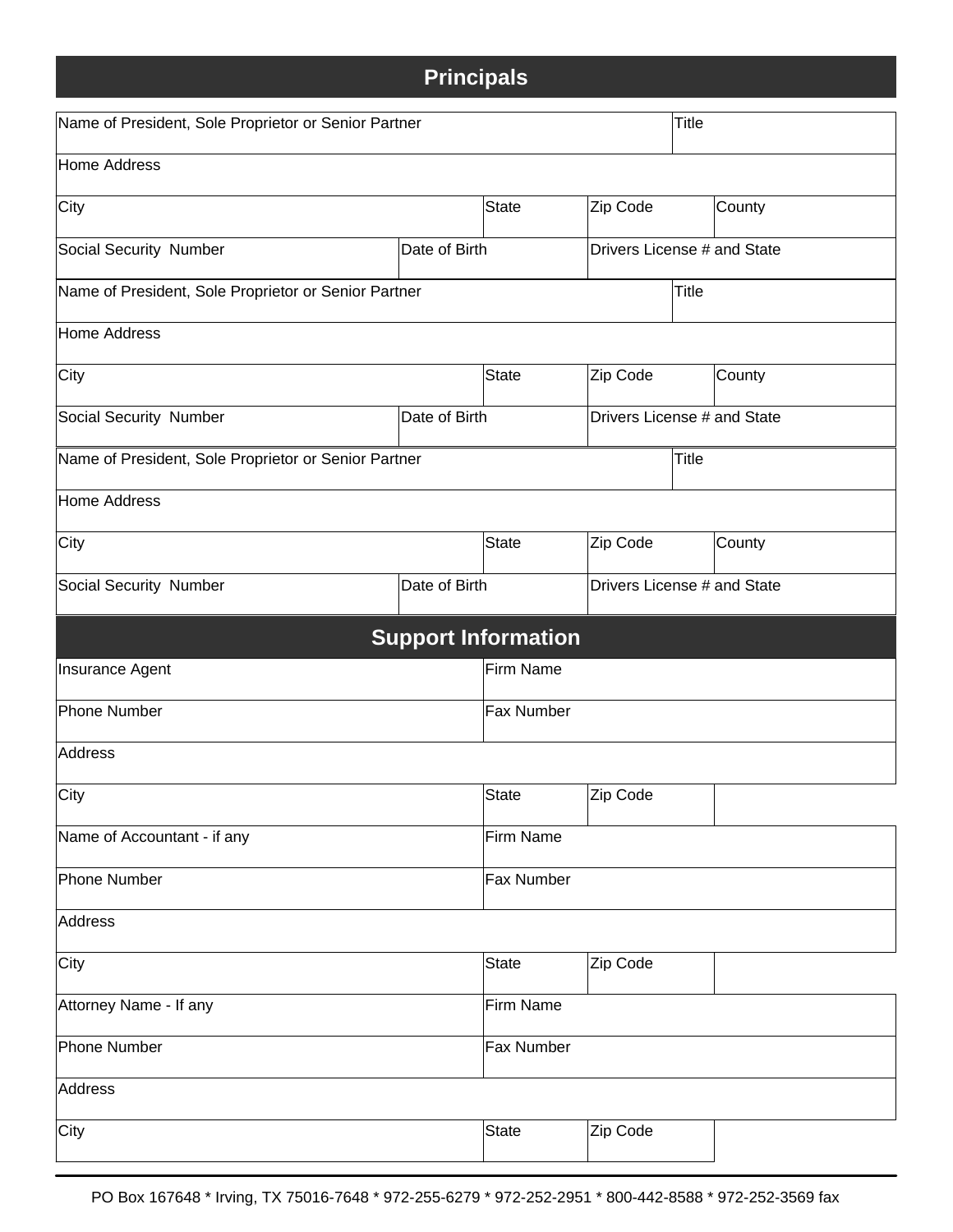### **CREDIT INFORMATION**

#### **List All Creditors / Prinipal Suppliers - (Attach additional sheets if necessary)**

Г

| <b>Name</b>                                                                        | <b>Type</b>                                    | <b>Amount</b> | Acct#                                | <b>Contact</b>        | <b>Phone</b> |
|------------------------------------------------------------------------------------|------------------------------------------------|---------------|--------------------------------------|-----------------------|--------------|
|                                                                                    |                                                |               |                                      |                       |              |
|                                                                                    |                                                |               |                                      |                       |              |
|                                                                                    |                                                |               |                                      |                       |              |
|                                                                                    |                                                |               |                                      |                       |              |
|                                                                                    |                                                |               |                                      |                       |              |
|                                                                                    |                                                |               |                                      |                       |              |
|                                                                                    |                                                |               |                                      |                       |              |
|                                                                                    |                                                |               |                                      |                       |              |
|                                                                                    |                                                |               |                                      |                       |              |
|                                                                                    |                                                |               |                                      |                       |              |
|                                                                                    |                                                |               |                                      |                       |              |
|                                                                                    |                                                |               |                                      |                       |              |
|                                                                                    | Are you presently leasing your business space? |               |                                      | <b>YES</b>            | <b>NO</b>    |
| If YES, period of present lease                                                    |                                                |               |                                      |                       |              |
|                                                                                    |                                                |               |                                      |                       |              |
| Name of Landlord and/or Management Company                                         |                                                |               |                                      |                       |              |
|                                                                                    |                                                |               |                                      |                       |              |
| City                                                                               |                                                |               | <b>State</b>                         | Zip Code              |              |
|                                                                                    |                                                |               |                                      |                       |              |
| Phone Number                                                                       | Fax Number                                     |               |                                      | Monthly Rental Amount |              |
|                                                                                    |                                                |               |                                      |                       |              |
|                                                                                    |                                                |               | <b>RECEIVABLE INFORMATION</b>        |                       |              |
|                                                                                    |                                                |               |                                      |                       |              |
| What is the purpose of the funds to be generated from factoring??                  |                                                |               |                                      |                       |              |
|                                                                                    |                                                |               |                                      |                       |              |
|                                                                                    |                                                |               |                                      |                       |              |
|                                                                                    |                                                |               |                                      |                       |              |
|                                                                                    |                                                |               |                                      |                       |              |
| Dollar Amount of receivables currently outstanding<br><b>Average Monthly Sales</b> |                                                |               |                                      |                       |              |
|                                                                                    |                                                |               |                                      |                       |              |
| Approximate number of customers                                                    |                                                |               | <b>Terms of Sales</b>                |                       |              |
|                                                                                    |                                                |               |                                      |                       |              |
| Amount you intend to factor on a monthly basis                                     |                                                |               | Maximum anticipated factoring volume |                       |              |
|                                                                                    |                                                |               |                                      |                       |              |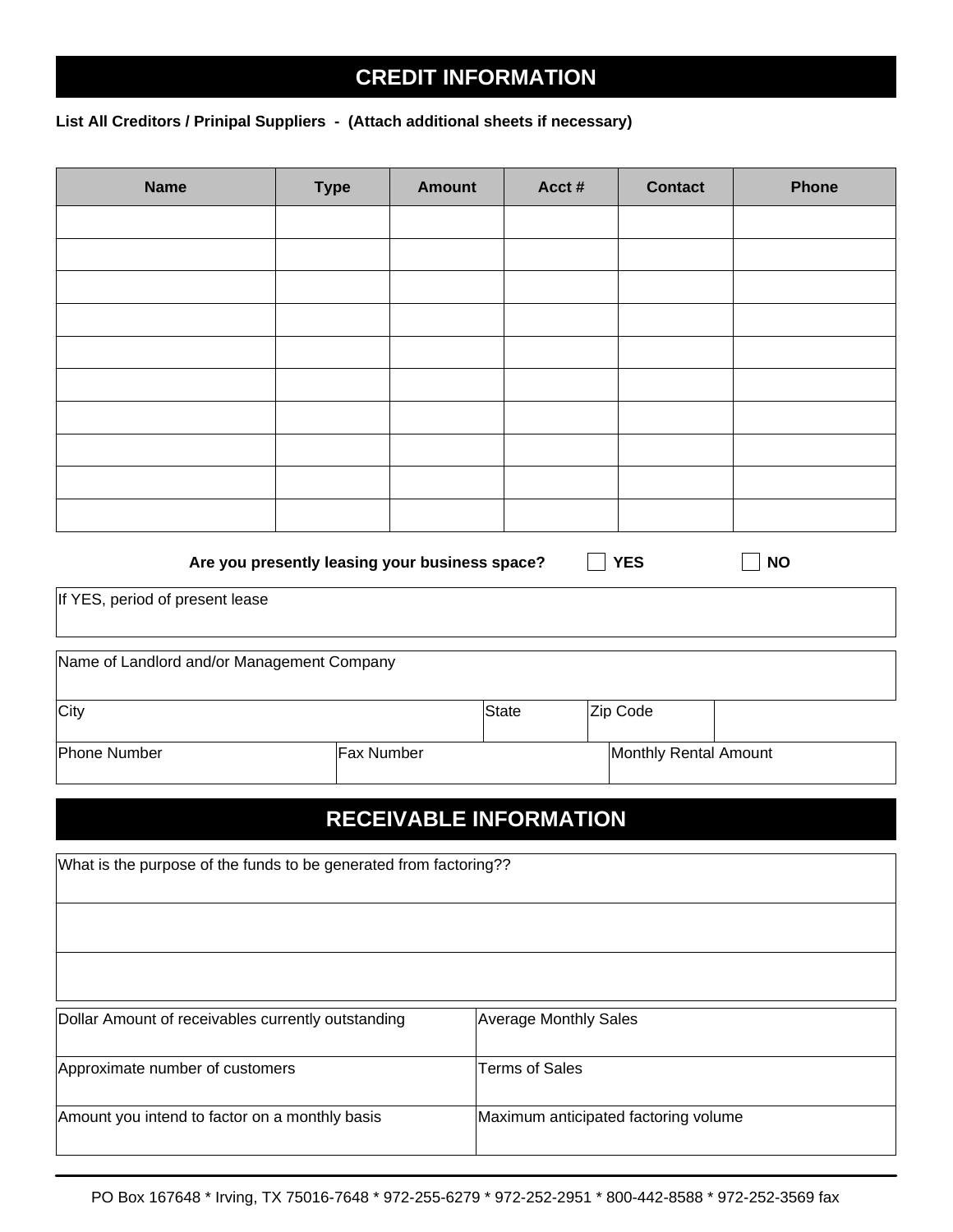| Have you factored before?                                           |           |  |  |  |
|---------------------------------------------------------------------|-----------|--|--|--|
| <b>YES</b>                                                          | <b>NO</b> |  |  |  |
| If YES, with what company have/are you factoring?                   |           |  |  |  |
| Are your receivables pledged as collateral?                         |           |  |  |  |
| <b>YES</b>                                                          | <b>NO</b> |  |  |  |
| If YES, pledged to whom?                                            |           |  |  |  |
| How long do you intend to factor?                                   |           |  |  |  |
| Do you have any other commercial loans/leases outstanding?          |           |  |  |  |
| <b>YES</b>                                                          | <b>NO</b> |  |  |  |
| If YES, please list below - (attach additional sheets if necessary) |           |  |  |  |
|                                                                     |           |  |  |  |
|                                                                     |           |  |  |  |
|                                                                     |           |  |  |  |
|                                                                     |           |  |  |  |
|                                                                     |           |  |  |  |
|                                                                     |           |  |  |  |
|                                                                     |           |  |  |  |
|                                                                     |           |  |  |  |
|                                                                     |           |  |  |  |

| List all customers whose invoices you initially want to factor. Attach additional sheets if necessary |                |                |       |  |
|-------------------------------------------------------------------------------------------------------|----------------|----------------|-------|--|
| Company                                                                                               | <b>Address</b> | <b>Contact</b> | Phone |  |
|                                                                                                       |                |                |       |  |
|                                                                                                       |                |                |       |  |
|                                                                                                       |                |                |       |  |
|                                                                                                       |                |                |       |  |
|                                                                                                       |                |                |       |  |
|                                                                                                       |                |                |       |  |
|                                                                                                       |                |                |       |  |
|                                                                                                       |                |                |       |  |
|                                                                                                       |                |                |       |  |
|                                                                                                       |                |                |       |  |
|                                                                                                       |                |                |       |  |
|                                                                                                       |                |                |       |  |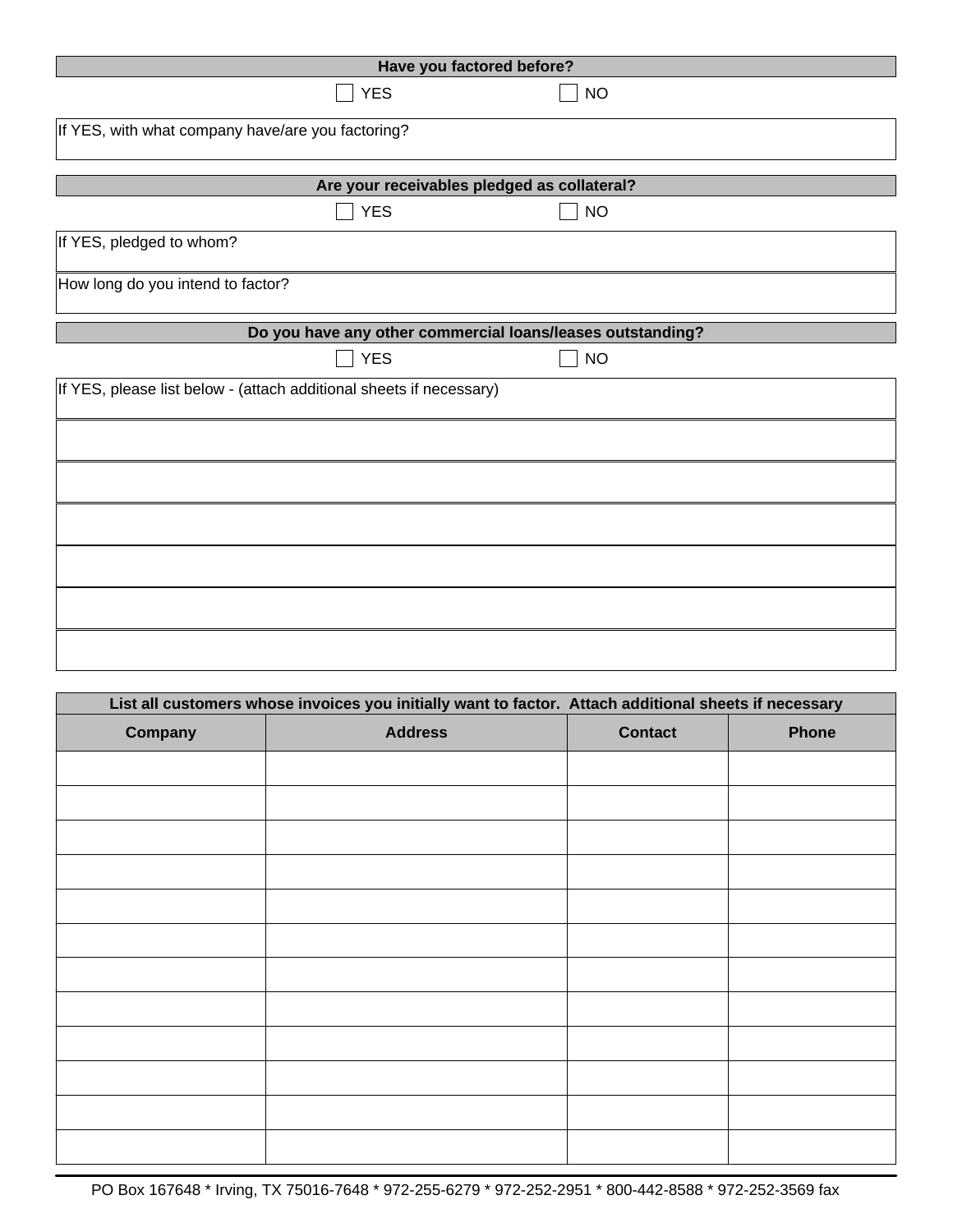## **GENERAL INFORMATION**

| Any litigation pending against you, your company or shareholders?              |                                                                             |                                                   |            |  |
|--------------------------------------------------------------------------------|-----------------------------------------------------------------------------|---------------------------------------------------|------------|--|
|                                                                                | <b>YES</b>                                                                  | <b>NO</b>                                         |            |  |
|                                                                                |                                                                             | Any judgements outstanding?                       |            |  |
|                                                                                | <b>YES</b>                                                                  | <b>NO</b>                                         |            |  |
|                                                                                |                                                                             | Any Federal and/or State Tax liens? (Attach Copy) |            |  |
|                                                                                | <b>YES</b>                                                                  | <b>NO</b>                                         |            |  |
|                                                                                |                                                                             | Any UCC1 filings in any State?                    |            |  |
|                                                                                | <b>YES</b>                                                                  | <b>NO</b>                                         |            |  |
| If YES, with whom?                                                             |                                                                             |                                                   |            |  |
| Contact                                                                        | <b>Phone Number</b>                                                         |                                                   | Fax Number |  |
| IF you answered YES to any of the above questions, please explain fully below: |                                                                             |                                                   |            |  |
|                                                                                |                                                                             |                                                   |            |  |
|                                                                                |                                                                             |                                                   |            |  |
|                                                                                |                                                                             |                                                   |            |  |
| What is your FMCSA MC Number?                                                  |                                                                             | What is your USDOT Number?                        |            |  |
|                                                                                | What is your Texas Motor Carrier Number?<br>How many trucks do you operate? |                                                   |            |  |
| Of the trucks that you operate, how many do you own?                           |                                                                             | How many do you lease?                            |            |  |
| Are you involved in an "Agency Agreement" with another carrier or broker?      |                                                                             |                                                   |            |  |
|                                                                                | $\Box$ YES                                                                  | $\overline{\phantom{a}}$ NO                       |            |  |
| If YES, with whom? (Provide copy of agreement)                                 |                                                                             |                                                   |            |  |
|                                                                                | What type of products do you typically haul?                                |                                                   |            |  |
| Do you haul produce?                                                           |                                                                             |                                                   |            |  |
|                                                                                | <b>YES</b>                                                                  | <b>NO</b>                                         |            |  |
| Do you haul hazardous materials?                                               |                                                                             |                                                   |            |  |
|                                                                                | <b>YES</b>                                                                  | <b>NO</b>                                         |            |  |
| If YES, what kind of hazardous materials?                                      |                                                                             |                                                   |            |  |
| Are you current on all fuel and mileage taxes?                                 |                                                                             |                                                   |            |  |
|                                                                                | <b>YES</b>                                                                  | <b>NO</b>                                         |            |  |
| If NO, list what is outstanding. Attach additional sheets if necessary.        |                                                                             |                                                   |            |  |
|                                                                                |                                                                             |                                                   |            |  |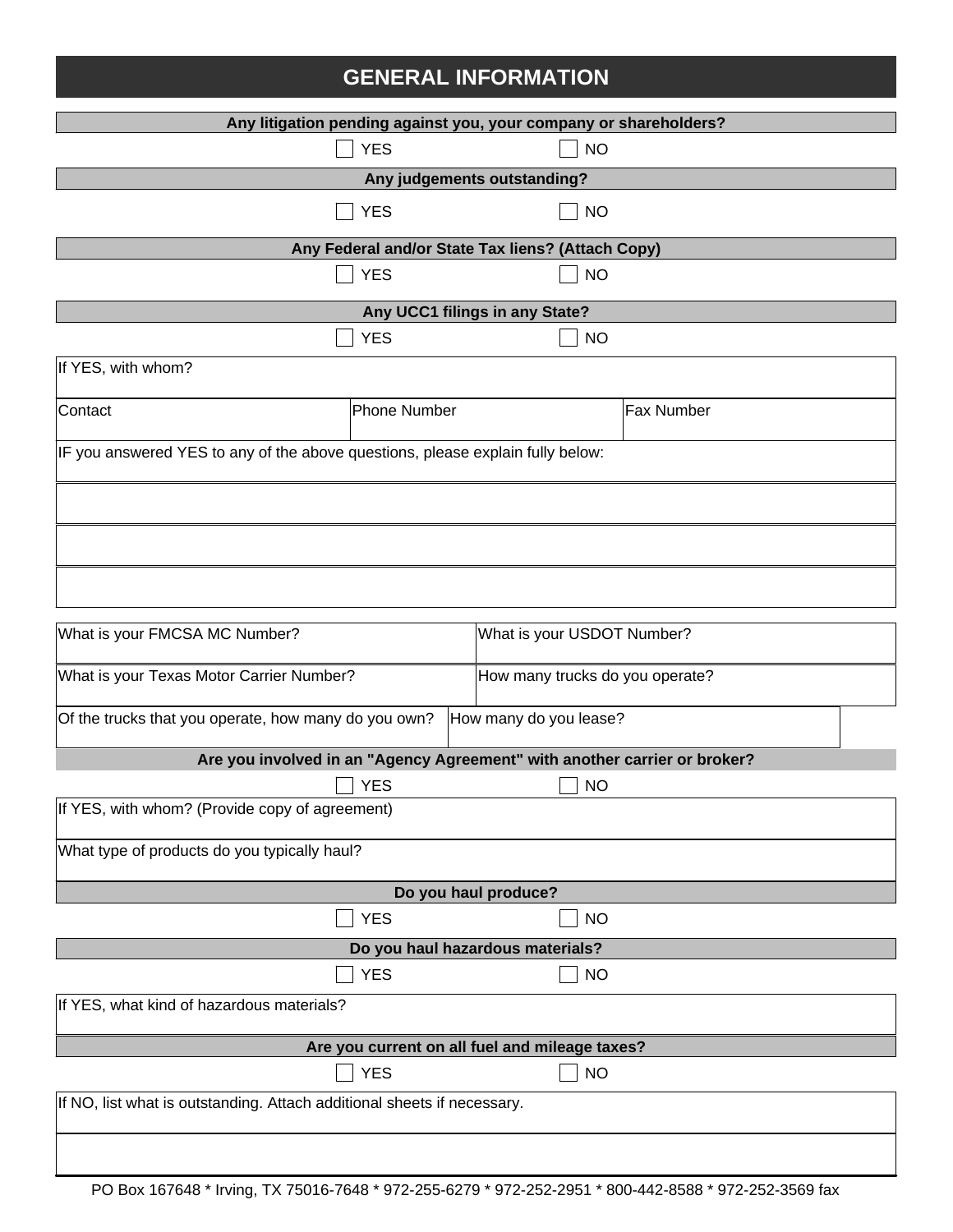**I / We fully understand that the submission of an application for the purchase of Accounts Receivable by Transport Factoring, Inc. (hereinafter "Factor"), does not mean that factor will agree to factor or provide any services to Applicant whatsoever.**

**I / We further fully understand that approval by Factor may come only after Factor approves this Application and all accounts/invoices offered in accordance with the terms of the Accounts Receivable Purchase & Security Agreement.**

**The statements made herein and all information in all documents provided herewith are true and correct and Applicant understands that Factor intends to rely thereon in determining wheter to enter into a factor relationship.**

**Applicant hereby authorizes Factor or any of its employees to examine its books and records and to discuss the affairs, accounts and finances of the Applicant with Applicant's officers, employees.**

**Applicant hereby authorizes its suppliers, customers, accountants, creditors, attorneys, directors and employees to provide Factor any information about Applicant and its affairs, finances and accounts as Factor deems necessary to verify or investigate any or all of the foregoing statements. A copy of this authorization may be accepted as if it were an original.**

Applicant Company or Corporation Name

By: (Print Name)

Signature:

**Title** 

Date: